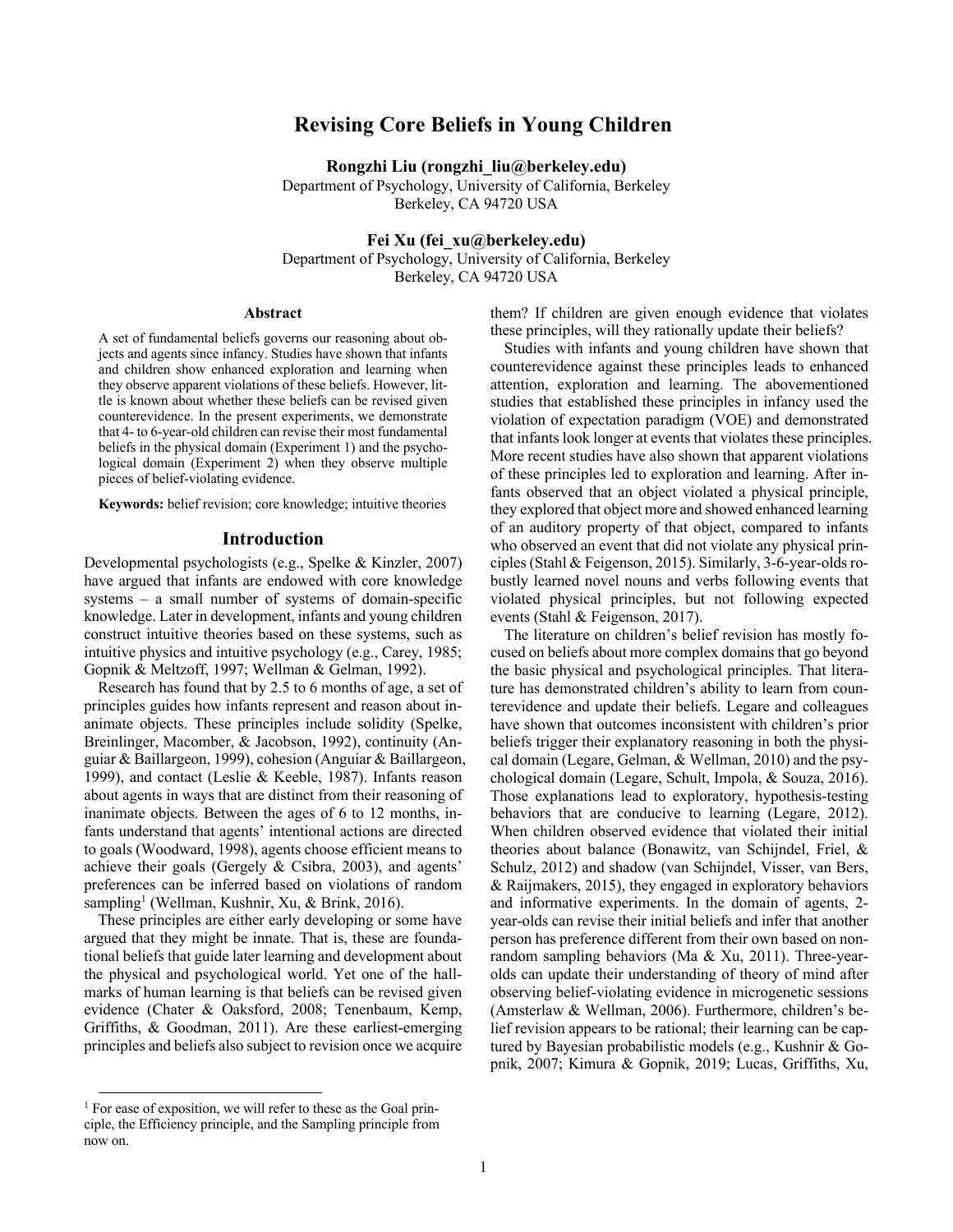Fawcett, Gopnik, Kushnir, Markson, & Hu, 2014; Schulz, Bonawitz, & Griffiths, 2007).

However, one question still remains. Are our most fundamental beliefs about objects and agents, already present in infancy, revisable given counterevidence? The only study we are aware of is Kushnir & Gopnik (2007), who showed that the contact principle can be revised if preschoolers were shown contrasting evidence that violated their beliefs (i.e., placing an object above the toy made it go but placing an object on the toy did not).

In the present studies, we systematically tested if children's most fundamental beliefs in the physical and the psychological domain can be revised. In the physical domain, we tested the Contact principle (i.e., objects do not interact at a distance), the Continuity principle (i.e., objects exist and move continuously in time and space), the Solidity principle (i.e., objects cannot occupy the same space as other objects). In the psychological domain, we tested the Efficiency principle (i.e., agents choose efficient means to achieve their goals), the Goal principle (i.e., agents' intentional actions are directed to goals), and the Sampling principle (i.e., agents' preferences can be inferred based on violations of random sampling). Children observed events that either supported or violated these principles. Then, they made predictions about the outcomes of new events. We hypothesized that compared to those who saw the belief-consistent evidence, children who saw the belief-violating evidence would be more likely to predict outcomes that are inconsistent with the principles. We further hypothesized that children would be more likely to revise their beliefs for the psychological principles than for the physical principles, since the physical principles emerge earlier in development and there are more violations of the psychological principles in the real world.

### **Experiment 1: Physical Principles**

### **Method**

**Participants** Twenty-four children between the ages of 4 and 6 years (mean age = 5.04; range = 4.08 to 6.92;  $SD = 0.82$ ; 11 females) participated in the experiment. Participants were tested via Zoom, a video conferencing software. Parents of the participants provided written informed consent prior to the experimental session.

**Stimuli and Procedure** Families joined the Zoom session on their personal devices. The experimenter displayed the stimuli by screen-sharing the PowerPoint slides on Zoom. We instructed parents to set up their screens such that the Zoom software was in full-screen mode, and the videos of the participant and the experimenter were either beside the stimuli (i.e., side-by-side mode), or in a corner of the screen not blocking the stimuli. When the study began, children sat in front of the device and their faces were fully captured by the camera. The stimuli, the child's video, and the experimenter's video were recorded throughout the experimental sessions.

Children were randomly assigned to one of the two conditions, the Belief Consistent (BC) condition and the Belief Violation (BV) condition. They were tested on the 3 principles in counterbalanced orders. For each principle, there were 4 familiarization trials and 4 test trials (2 easy test trials and 2 hard test trials; order counterbalanced). The familiarization trials in the BC condition displayed events that were consistent with the principle and those in the BV condition displayed events that violated the principle. In test trials, children chose between the *Belief Consistent (BC) response* and the *Belief Violation* (*BV*) *response*. After each test trial, the experimenter said, "Good job!" and moved on to the next trial. The experimenter never provided feedback about whether children's choices were correct or not.

*Contact principle*. In the familiarization trials, a blue box appeared on the slide. The experimenter said, "This is my toy! I am going to make it go!" An object was placed either on the toy (BC condition) or above the toy (BV condition), and immediately the toy lit up and played music for 5 seconds (Figure 1). A different object was used to activate the toy in each trial.

In the easy test trials, a new object was placed next to the blue box. The experimenter said, "This plane can make my toy go!" A red star and a yellow star indicated the location on the toy (the *BC response*) and the location above the toy (the *BV response*) (Figure 1). The experimenter asked children, "Where would you put the plane to make my toy go? At the red star, or at the yellow star?"

In the hard test trials, a brown box and a new object appeared (Figure 1). The experimenter said, "The brown box is my other toy! The panda can make this toy go!" Again, children chose the location that they would place the object to activate the toy.



Figure 1: Events shown in the familiarization trials and test trials for the Contact principle.

*Continuity principle***.** In the familiarization trials, two orange screens appeared side by side, with a gap in between. An object disappeared behind one of the screens. Then, the screens were removed. The object was either at the location of the screen that the object disappeared behind (BC condition) or at the location of the other screen (BV condition) (Figure 2). The object was different in each trial.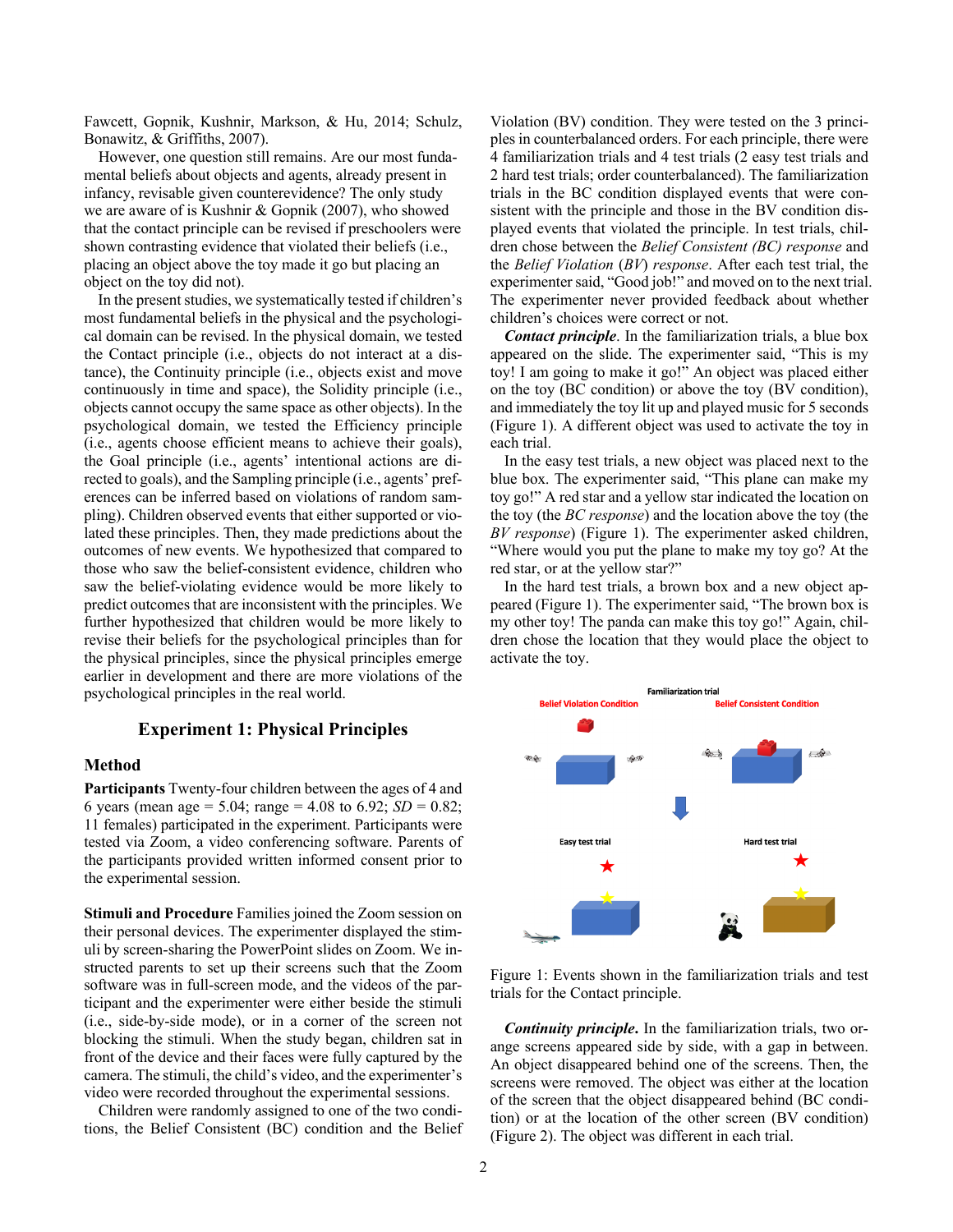

Figure 2: Events shown in the familiarization trials and test trials for the Continuity principle.

In the easy test trials, a new object disappeared behind one of the orange screens. A blue triangle and a green triangle indicated the screen that the object disappeared behind (the *BC response*) and the other screen (the *BV response*) (Figure 2). The experimenter asked, "Where do you think you will find my backpack? Behind the blue triangle, or behind the green triangle?"

In the hard test trials, a red door and a yellow door appeared. A new object disappeared behind one of the doors (Figure 2). The experimenter asked, "Which door would you open to find the duck? The yellow door, or the red door?"

*Solidity principle***.** In the familiarization trials, a dark grey wall appeared and rotated 180 degrees to show that there was no hole on the wall. A green screen was placed in front of the wall and occluded the lower half of the wall. An object moved behind the screen. Then, the screen was removed. The object was either at the side of the wall that it went behind (BC condition) or at the other side of the wall (BV condition) (Figure 3). A different object was used in each trial.

In the easy test trials, a new object moved behind the green screen. A purple heart and an orange heart indicated the side of the wall that the object went behind (the *BC response*) and the other side of the wall (the *BV response*) (Figure 3). The experimenter asked, "Where do you think you will find my cat? Behind the purple heart, or behind the orange heart?"

In the hard test trials, two doors (side by side, with no gap in between) were placed in front of the wall and occluded the lower half of the wall. A new object moved behind the doors (Figure 3). The experimenter asked, "Which door would you open to find my notebook? The yellow door, or the red door?"



Figure 3: Events shown in the familiarization trials and test trials for the Solidity principle.

#### **Results**

The proportion of *BV response* by condition and principle are shown in Figure 4.

An n-way repeated measure ANOVA was conducted to determine the effects of condition, principle, test trial type and their interactions on *BV response*. We found a significant main effect of condition,  $F(1, 124)=50.74$ ,  $p < .001$ , as well as a significant interaction between condition and principle, *F*(2, 124) = 5.56,  $p = .005$ . Test trial type did not have an effect on *BV response*,  $F(1, 124) = 0.453$ ,  $p = .502$ . The interactions between test trial type, condition, and principle were not significant.

For the main effect, children in the BV condition selected the *BV response* more than children in the BC condition (*MBV*  $= .67$ ,  $SD_{BV} = .4$ ,  $M_{BC} = .23$ ,  $SD_{BC} = .35$ ,  $t(20.8) = -5.64$ , *p*  $<$  .001, Cohen's  $d = 1.17$ ). Post-hoc pairwise comparison showed that the effect of condition was significant for the Continuity principle  $(M_{BV} = .81, SD_{BV} = .34, M_{BC} = .10, SD_{BC}$  $= .20, t(17.73) = -6.25, p < .001$ , Cohen's  $d = 2.55$ ), the Solidity principle ( $M_{BV} = .69$ ,  $SD_{BV} = .36$ ,  $M_{BC} = .30$ ,  $SD_{BC} = .33$ ,  $t(21) = -2.73$ ,  $p = .013$ , Cohen's  $d = 1.13$ ), and marginally significantly for the Contact principle  $(M_{BV} = .5, SD_{BV} = .3,$  $M_{BC} = .27$ ,  $SD_{BC} = .27$ ,  $t(21.75) = -1.96$ ,  $p = .063$ , Cohen's *d*  $= 0.81$ .

For the interaction between condition and principle, the *BV response* in the BV condition was higher for the Continuity principle  $(M = .81, SD = .34)$  than for the Contact principle (*M* = .5, *SD* = .30), *t*(21.7) = -2.39, *p* = .026, Cohen's *d* = 0.67.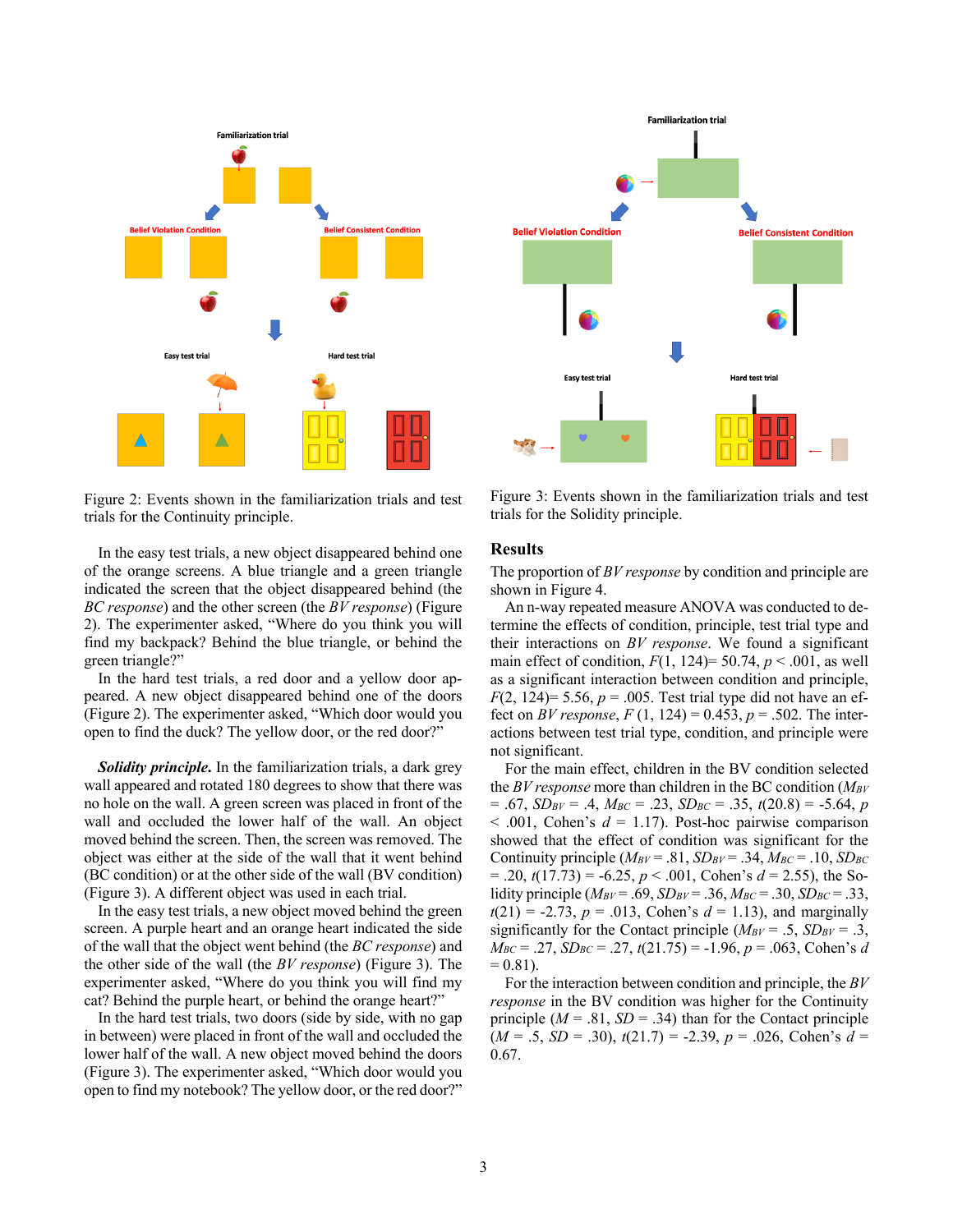



### **Discussion**

Taken together, these results suggest that 4- to 6-year-olds can revise their beliefs about the most fundamental principles that govern object representation. When given evidence that supported their prior beliefs, children mostly selected the outcomes that were consistent with the principles. But when given evidence that violated their prior beliefs, they were more likely to select the outcomes that were inconsistent with the principles. Children revised their beliefs about both the events that are similar to the counterevidence (easy test trials) and events that are different from the counterevidence (hard test trials), suggesting that they generalized the revised beliefs to new situations.

Children's responses were largely consistent across the 3 physical principles. They reliably revised their beliefs for the Continuity and the Solidity principle when given beliefviolating evidence. For the Contact principle, children were also more likely to select the *BV response* after observing belief-violating evidence (this result is not statistically significant, but the effect size is large).

### **Experiment 2: Psychological Principles**

### **Method**

**Participants** The same 24 children who participated in Experiment 1 also participated in Experiment 2 in the same session. The order that they completed the two experiments were counterbalanced. Children were assigned to different conditions in Experiment 1 and 2 (e.g., if a child was in the BV condition in Experiment 1, then she would be in the BC condition in Experiment 2).

**Stimuli and Procedure** The procedure of Experiment 2 was similar to that of Experiment 1, except that the principles tested were the Efficiency principle, the Goal principle, and the Sampling principle. Because each familiarization trial was longer in Experiment 2 than in Experiment 1, there were 3 familiarization trials, instead of 4, to control for the time that children spent in the familiarization phase.

*Efficiency principle.* In the familiarization trials, a dark grey wall appeared and rotated 180 degrees to show that there was no hole on the wall. Two agents (i.e., shapes of different colors with eyes) appeared. The experimenter said, "The red kid wants to play with the yellow kid." The red agent went toward the yellow agent by jumping over the wall. Then, the wall was moved to the side. The red agent went toward the yellow agent by taking a straight path (BC condition) or a jumping path (BV condition) (Figure 5). The goal was a different agent in each trial.



Figure 5: Events shown in the familiarization trials and test trials for the Efficiency principle.

In the easy test trials, the red agent went toward a new agent by jumping over a wall. Then, the wall was moved to the side. A red path and a blue path indicated the jumping path (the *BV response*) and the straight path (the *BC response*) (Figure 5). The experimenter said, "The red kid wants to play with the purple kid. Which path will the red kid take? The red path or the blue path?"

In the hard test trials, two new agents appeared. The pink agent went toward the green agent by jumping over the wall. Then, the wall was moved to the side. Again, children chose the path that they thought the pink agent would take.

*Goal principle.* In the familiarization trials, an agent and 2 objects appeared. The agent repeatedly went toward one of the objects and took the object (e.g., the bear) for a total of 3 times. Then, the two objects switched locations. The agent either took the new object at the old location (e.g., the soccer ball) (BV condition) or the old object at the new location (e.g., the bear) (BC condition) (Figure 6). A different pair of objects was used in each trial.

In the easy test trials, a new pair of objects appeared. The same agent repeatedly took one of the objects 3 times. Then the two objects switched locations. Children were asked, "Which toy will the pink kid take, the fox or the drum?" The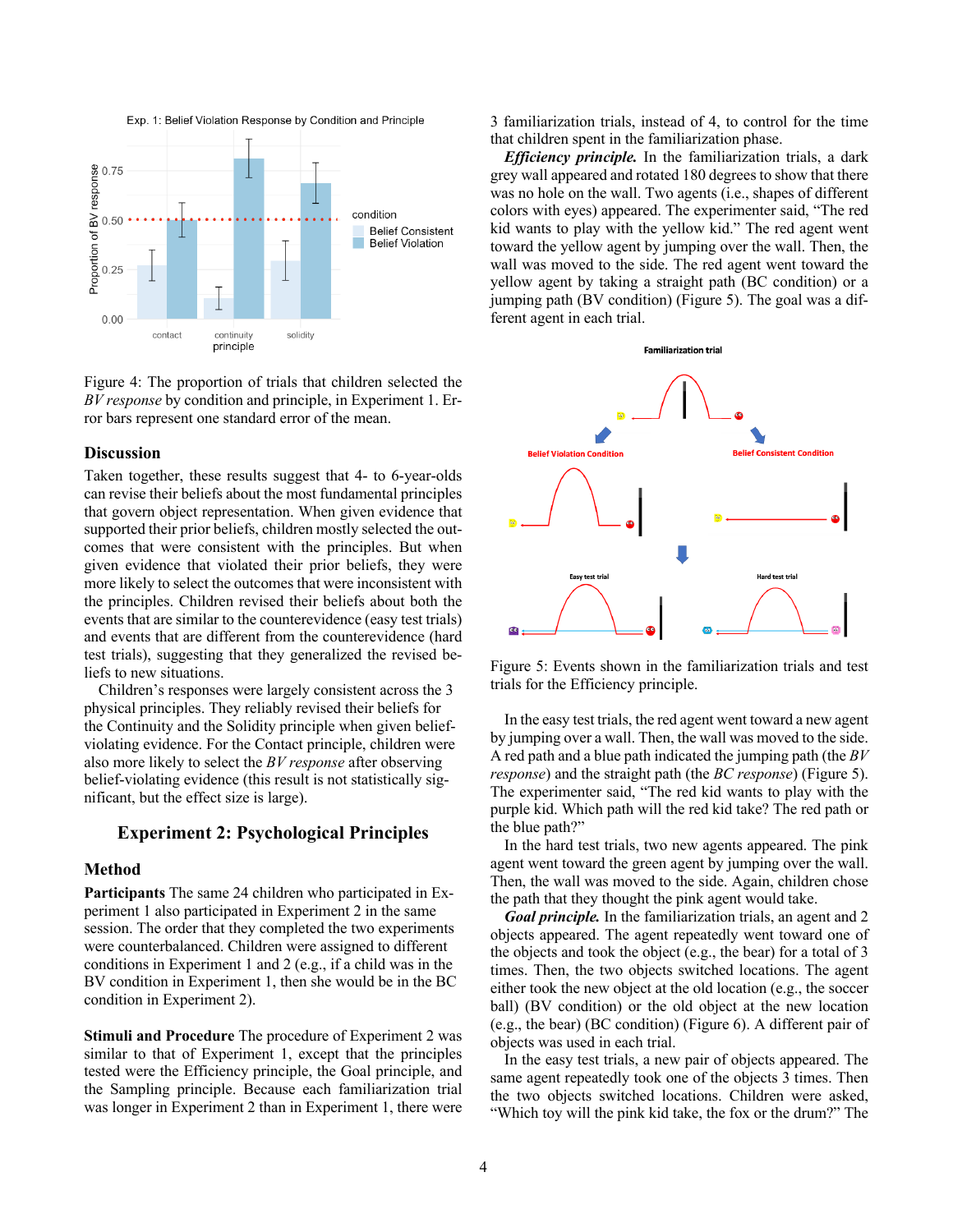new object at the old location is the *BV response* and the old object at the new location is the *BC response*.

In the hard test trials, a new agent and a different pair of objects appeared. The agent repeatedly took the same objects for 3 times. Then, the two objects switched locations. Again, children chose the object they thought the agent would take.



Figure 6: Events shown in the familiarization trials and test trials for the Goal principle.

*Sampling principle*. In the familiarization trials, an agent and a box of objects appeared. The box contained 7 objects of one type and 31 objects of the other type. The agent picked out 4 objects of the minority type from the box and put them into a small box in front of the agent. Then, one object of each type appeared, equidistant from the agent. The agent went toward the majority type (BV condition) or the minority type (BC condition) (Figure 7).

In the easy test trials, the same agent sampled 4 objects of the minority type from a new toy box. Then, one object of each type appeared, equidistant from the agent. Children were asked, "Which toy does the green kid like better, the green one or the brown one?" The majority type object is the *BV response,* and the minority type object is the *BC response.*

In the hard test trials, a new agent sampled 4 objects of the minority type from a new toy box. Then, one object of each type appeared, equidistant from the agent. Children chose the object that they thought the agent liked better.



Figure 7: Events shown in the familiarization trials and test trials for the Sampling principle.

### **Results**

The proportion of *BV response* by condition and principle are shown in Figure 8.

An n-way repeated measure ANOVA was conducted to determine the effects of condition, principle, test trial type and their interactions on *BV response*. There was a significant main effect of condition,  $F(1, 120) = 28.43$ ,  $p < .001$ , as well as a significant interaction between condition and principle, *F*(2, 120)= 7.46,  $p < .001$ . Test trial type did not have an effect on *BV response*,  $F(1, 124) = 0.582$ ,  $p = .447$ . The interactions between test trial type, condition, and principle were not significant.

For the main effect, children in the BV condition were more likely to select the *BV response* than children in the BC condition ( $M_{BV} = .72$ ,  $SD_{BV} = .33$ ,  $M_{BC} = .4$ ,  $SD_{BC} = .4$ ,  $t(19.9)$ )  $= 4.10, p < .001$ , Cohen's  $d = 0.87$ ). Post-hoc pairwise comparison showed that the effect of condition was significant for the Goal principle  $(M_{BV} = .79, SD_{BV} = .32, M_{BC} = .35, SD_{BC}$  $= .42, t(20.5) = -2.88, p = .009$ , Cohen's  $d = 1.18$ ), and Sampling principle  $(M_{BV} = .69, SD_{BV} = .37, M_{BC} = .19, SD_{BC} = .24,$  $t(12.95) = -3.58$ ,  $p = .003$ , Cohen's  $d = 1.60$ ), but not significant for the Efficiency principle  $(M_{BV} = .65, SD_{BV} = .25, M_{BC})$  $= .65, SD_{BC} = .25, t(22) = 0, p = 1$ .

For the interaction between condition and principle, *BV response* in the BC condition was higher for the Efficiency principle (*M* = .65, *SD* = .25) than the Sampling principle (*M* = .19, *SD* = .24), *t*(21.98) = 4.58, *p* < .001, Cohen's *d* = 1.26, and marginally significantly higher than the Goal principle (*M* = .35, *SD* = .42), *t*(17.91) = 2.07, *p* = .052, Cohen's *d* = 0.59.

Lastly, we analyzed the results of Experiment 1 and Experiment 2 to test for any domain differences.

A two-way ANOVA was conducted to determine the effects of condition, domain, and their interaction on *BV response*. There was a significant effect of condition, *F*(1, 44)=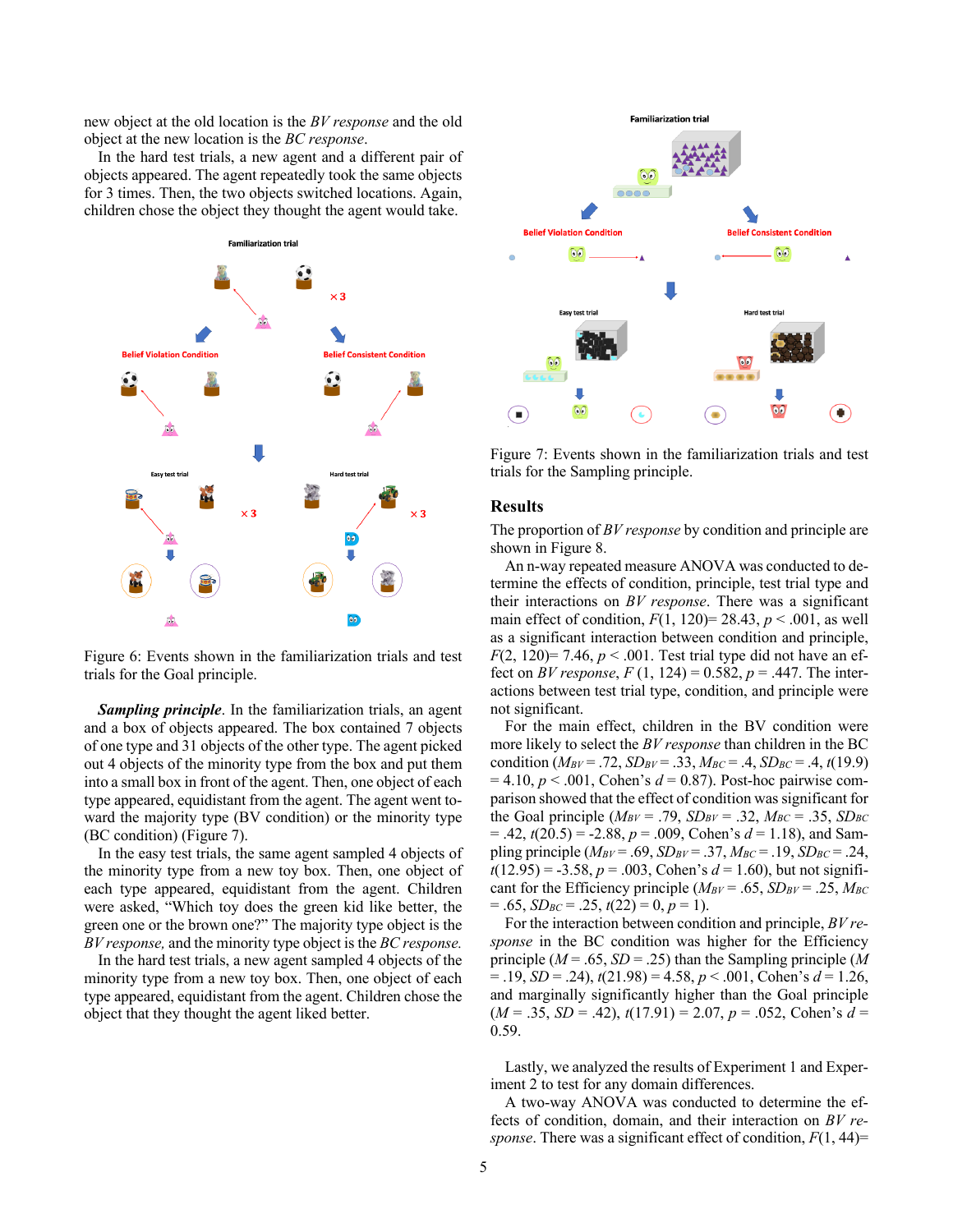$47.50$ ,  $p < .001$ , and a marginally significant effect of domain,  $F(1, 44) = 3.93$ ,  $p = 0.054$ . For the condition effect, *BV response* was higher in the BV condition than in the BC condition ( $M_{BV} = .69$ ,  $SD_{BV} = .18$ ,  $M_{BC} = .31$ ,  $SD_{BC} = .21$ ,  $t(45.28)$ )  $= 6.67$ ,  $p < .001$ , Cohen's  $d = 1.47$ ). For the domain effect, *BV response* across both conditions was slightly higher in the psychological domain  $(M = .56, SD = .25)$  than in the physical domain  $(M = .45, SD = .29)$ .

Exp. 2: Belief Violation Response by Condition and Principle



Figure 8: The proportion of trials that children selected the *BV response* by condition and principle, in Experiment 2. Error bars represent one standard error of the mean.

#### **Discussion**

The results from Experiment 2 suggest that 4- to 6-year-olds can also revise their beliefs about agents when they are shown counterevidence. Children revised their beliefs about both the agents shown in the counterevidence (easy test trials) and different agents (hard test trials), suggesting that they were generalizing the revised beliefs to new agents.

For the Goal and the Sampling principle, children reliably revised their beliefs when given belief-violating evidence. For the Efficiency principle, children were already selecting the *BV response* in more than half of the trials in the BC condition. As a result, their *BV response* did not increase in the BV condition compared to the BC condition. This finding suggests that children may have a weaker prior belief for the Efficiency principle (i.e., agents choose the most efficient means to achieve their goals).

### **General Discussion**

In the first few months of our lives, we have already formed the most fundamental beliefs about objects and agents that are important for our later learning in these domains. In two experiments, we showed children evidence that either supported or violated these beliefs. We found that children revised their beliefs for most of the principles tested when they observe multiple pieces of belief-violating evidence, and generalized the revised beliefs to new situations and new agents.

For the Continuity principle, the Solidity principle, the Goal principle and the Sampling principle, children reliably revised their beliefs after observing the counterevidence. The effect of the counterevidence was weaker for the Contact principle, but the results were in the predicted direction. Interestingly, children might have a weaker prior belief for the Efficiency principle, and therefore the counterevidence did not have any effect on their beliefs.

Since the counterevidence was presented through a slide show on Zoom, and since some of our stimuli resemble cartoon characters, it is possible that children believed that the events in this slide show did not have to conform to the realworld principles, or that they were interpreting the events as pretense or fantasy scenarios. In a follow-up study, we are asking children to explain the belief-violating events at the end of the study, to assess their interpretation of the evidence.

We also found that children were more likely to choose the outcomes that violated the principles in the psychological domain than in the physical domain. This might also suggest that they have weaker prior beliefs for the psychological principles, perhaps because there are more violations of these principles in the real world. Future research is needed to test this possibility. In the current experiments, however, to equate the total time that children spent in the familiarization phase, we did not control for the number of familiarization trials that children received in the two experiments. Thus, children in Experiment 1 received one more piece of evidence supporting or violating each of the principles, which might explain the observed domain difference. In the follow-up study, we are controlling for the number of familiarization trials instead, in order to test the reliability of this domain difference. In order to more accurately measure the strength of children's prior beliefs, we also include a baseline condition (without the familiarization phase) in the follow-up study.

The present study reports the first systematic investigation of whether children can revise their earliest and most fundamental beliefs in the physical and psychological domains. We found that with just a few pieces of counterevidence, children were able to revise most of these principles. Our study also revealed intriguing differences across domains and principles, and raise many questions for future studies. For example, we may manipulate the strength of the counterevidence to see if it increases the proportion of belief-violation responses; we may probe whether there are indeed more violations of some of the principles – contact, efficiency – in the real world than others, which may make these principles more probabilistic than others.

#### **References**

- Amsterlaw, J., & Wellman, H. M. (2006). Theories of Mind in Transition: A Microgenetic Study of the Development of False Belief Understanding. *Journal of Cognition and Development*, *7*(2), 139–172.
- Aguiar, A., & Baillargeon, R. (1999). 2.5-Month-Old Infants' Reasoning about When Objects Should and Should Not Be Occluded. *Cognitive Psychology*, *39*(2), 116–157.
- Bonawitz, E. B., van Schijndel, T. J. P., Friel, D., & Schulz, L. (2012). Children balance theories and evidence in exploration, explanation, and learning. *Cognitive Psychology*, *64*(4), 215–234.